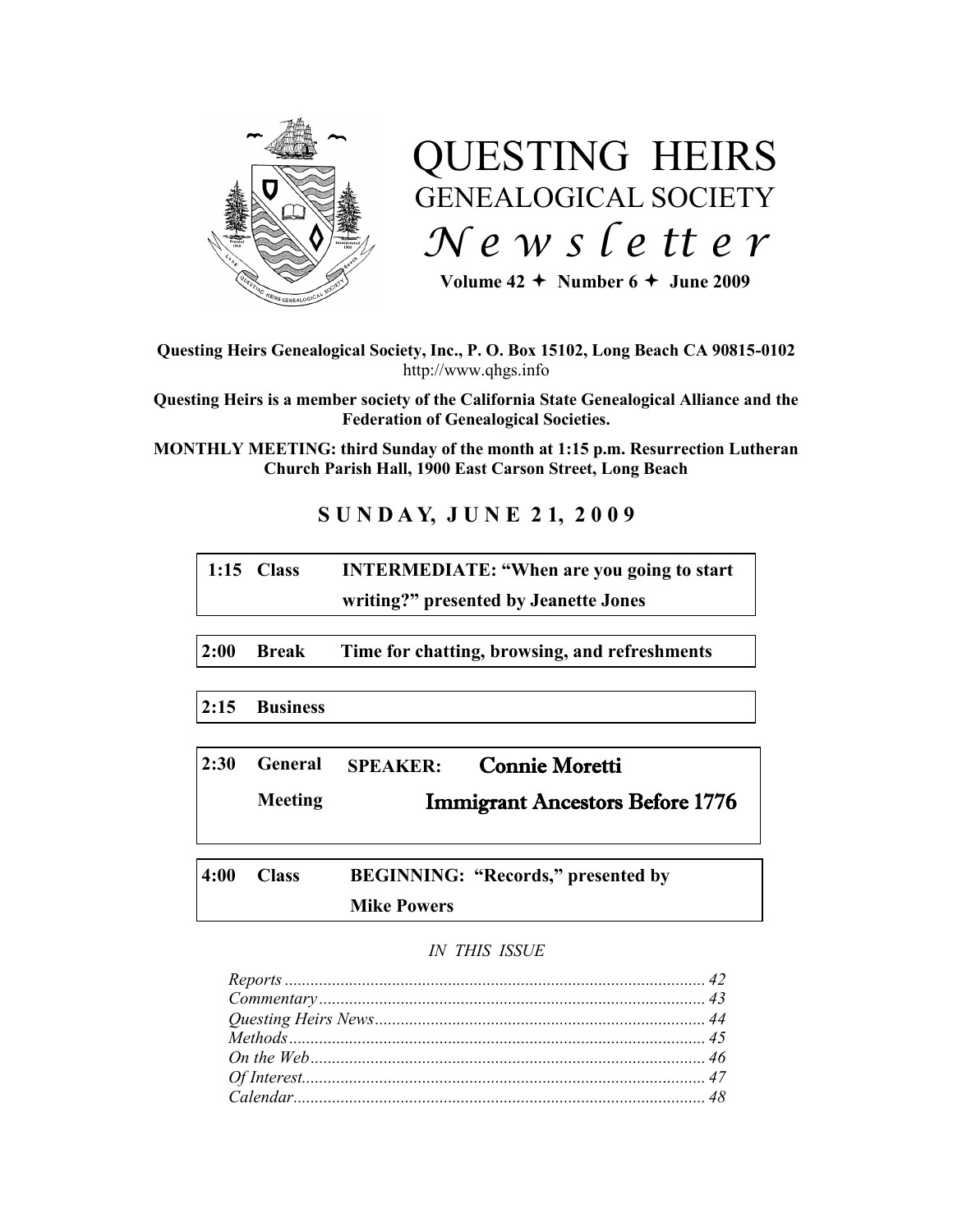## **M A Y M E E T I N G**

As most of you know, our May meeting had to be canceled on short notice; so, the programs planned for the Intermediate and Beginning Classes will be presented at our June meeting. Alice Volker's talk on "Naming Children in Colonial New England" has been rescheduled for September.

**E**

**P**

**O**

**R**

**T**

**S**

## **J U N E M E E T I N G**

#### **PROGRAM: Immigrant Ancestors Before 1776**

An overview of the main ethnic groups in Colonial America—with settlement patterns, resource information, and Revolutionary heroes from each group. Lots of print, CD and Internet resources will be mentioned

## **SPEAKER: CONNIE MORETTI**

Connie Moretti, a third-generation Californian, developed her love for genealogy from a storytelling grandmother who enrolled her in Knott's Berry Farm's Covered Wagon Club at age nine. After thirty years as an educator, she started her own consulting business and now works as a professional genealogist. Connie teaches genealogy classes for South Bay Adult School and also served as editor of the South Bay Cities Newsletter for five years. She is the co-author of two genealogy books: *Stepping Stones to Genealogy* and *On the Road: Day Trips to Local Genealogy Research Sites.*  Connie is also the author or co-author of *Around the South Bay with Kids, Dixie Manor Days,* and *Tyree H. Bell: Forrest's Fighting Lieutenant.* She is a member of APG, NGS, NEHGS, VGS, NSDAR, USD1812 and was Historian General of the United Daughters of the Confederacy 2004-2006.



## **R E F R E S H M E N T S Georgie (Peterson) LYONS (562) 432-4908**

Our June hosts will be: Tricia BURES Robert COLLINS Linda IVERS George & Polly JOHNSON

## **M E M B E R S H I P R E P O R T John McCOY (562) 423-4962**

RENEWALS Betty Bell FELDMAN Patron 9/09

## **F I N A N C I A L R E P O R T David WERTS (562) 431-7790**

| April Income                    | \$295.04   |
|---------------------------------|------------|
| <b>April Expenses</b>           | \$ 371.40  |
| <b>Operating Budget Balance</b> | \$2,936.28 |



*Copyright © 2009, Questing Heirs Genealogical Society, Inc.*

*Permission to reprint original items from this publication is granted, provided that the reprint is used for non-commercial, educational purposes, and that the following notice appears at the end of the article: Previously published in Questing Heirs Genealogical Society Newsletter, Vol. 42, No. 6, June 2009.*

*This newsletter is published monthly as a benefit for members of Questing Heirs; it is not meant to be sold. Those who are unable to attend our meetings but wish to subscribe to the newsletter may purchase a newsletter-only membership for \$12.00 a year. To join, please use the membership application on the outer cover of this newsletter.*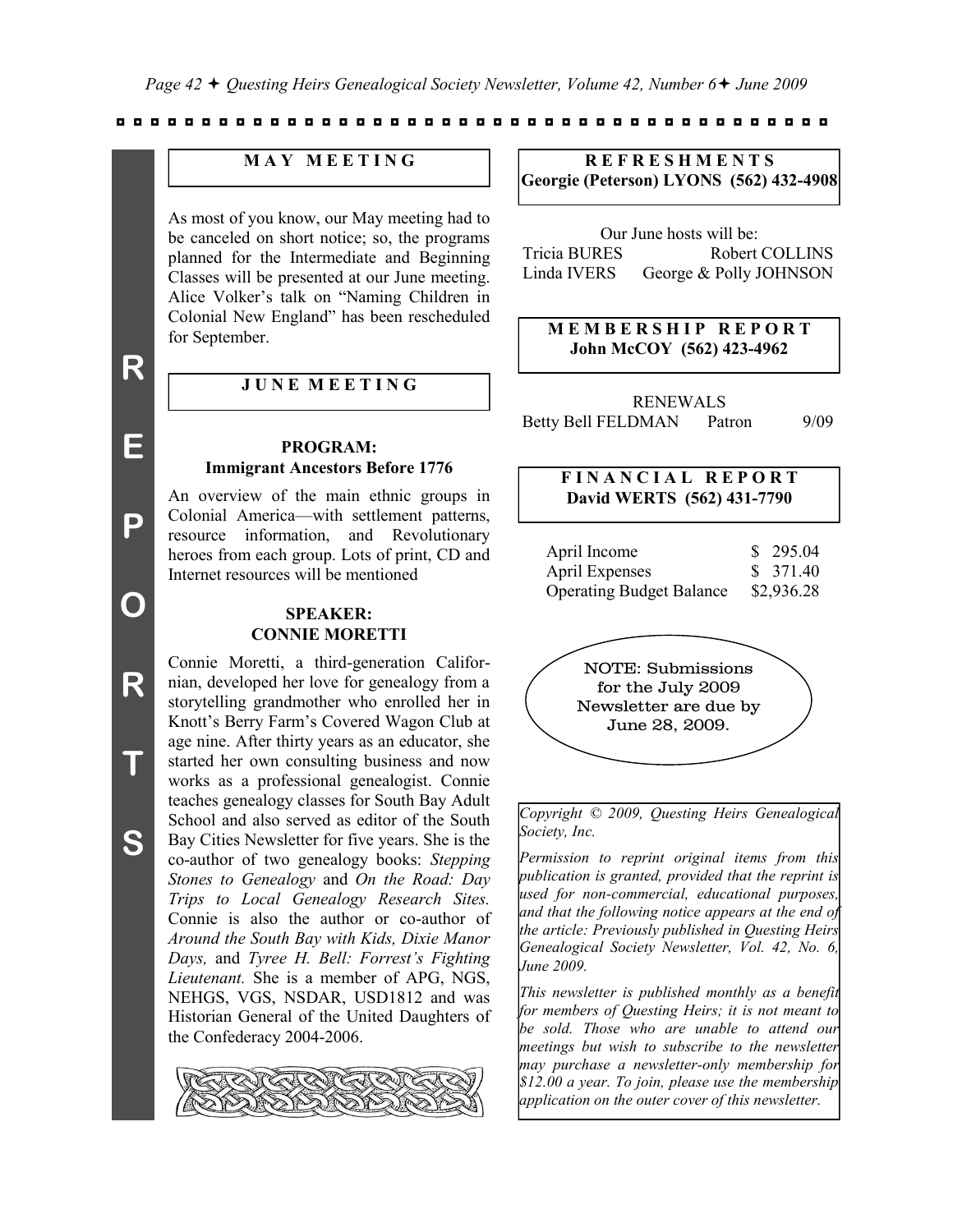## **PITFALLS THAT CAN CREATE BRICK WALLS OR CAUSE YOU TO CLAIM THE WRONG ANCESTORS**



*This article appeared in Dick Eastman's blog on 17 Jan 2009 at http://blog.eogn.com. However, it was originally contributed by Mary L. B. to his EOGN Discussion Forum on 4 Jan 2009.*

Following are just a few of the many PITFALLS that you need to be aware of:

**C**

**O**

**M**

**M**

**Y**

1. **JR. and SR:** Don't EVER ASSUME that "Jr" and "Sr" are father and son!!! Often they are, but sometimes they are NOT. They may be uncle and nephew, grandfather and grandson, cousins, or even no relation. These are merely titles to distinguish an older man from a younger one with the same name. To add to the confusion, these titles shift as "SR" dies and "JR" becomes "SR", and a younger person often becomes "JR". Without sufficient research in official records one cannot detect these changes and identities. It only takes ONE misidentification to cause a researcher to spend years researching the WRONG PEOPLE.

**E N T A R** 2. **PLACE OF DEATH AND PLACE OF PROBATE:** A person's death record will be found in the county in which death occurred (if records were kept then). Examples would include death while traveling, visiting, hospitalized, in prison, etc. outside his or her county of residence. PROBATE records (if there was property to be distributed) would be found in the person's county of residence. It is possible that additional probate records might be found in other counties/states where the deceased owned property. Why use death records??? Because they should contain parent information and various other important data. Why use probate records??? Because they can prove family relationships that may be found nowhere else.

> 3. **ASSUMING THAT FAMILY STORIES ARE TRUE:** Often there is partial truth in them but details have become distorted through the years. A common one might be "Great-great Grandma was an Indian". Someone may have said "She looked like an Indian", or She MIGHT have been an Indian", or "She lived near Indians". ALWAYS seek out official records that can prove or disprove

components of the story. I once had a client who refused to pay me the balance owed because the records I found did not support her fantasy of an Indian connection. She said I just didn't want to believe her story!!! Thorough research can reveal the facts. Another client had me research the WRONG branch of the family for a supposed Indian connection.

4. **ASSUMING THAT CHILDREN IN A PRE-1880 CENSUS HOUSEHOLD** (when relationships began to be stated) **ARE CHIL-DREN OF THE HEAD OF THE HOUSE-HOLD:** They may or may NOT be. They may be nieces, nephews, step-children, grandchildren, or no relation. Study the ages and birthplaces when shown of ALL household members. Other years' census records, probate, guardianships, deeds, etc. could help identify relationships and reveal the true children of the head of household. Understanding these relationships can be crucial to building your pedigree and can unlock mysteries. Censuses through 1840 can be very helpful when analyzed with other records, but they can also be misleading if you insist on "accounting" for everyone. Various circumstances affected household members, and therefore one can only GUESS about what they see in census records before 1880.

5.**WILLS DON'T ALWAYS MENTION ALL CHILDREN OF A DECEASED PERSON.** Often a child has already been given property and it simply does not specify that in the Will. If the gift was real estate or other personal property, then there likely would be a DEED saying something like "For love and affection for my daughter and son-inlaw Sarah and John Clark". Beautiful!!!! There is your proof of relationships. Wills are only a small part of probate records. Much, much more can be revealed in ESTATE records, INVENTORIES, BILLS OF SALE,

*Continued on page 44*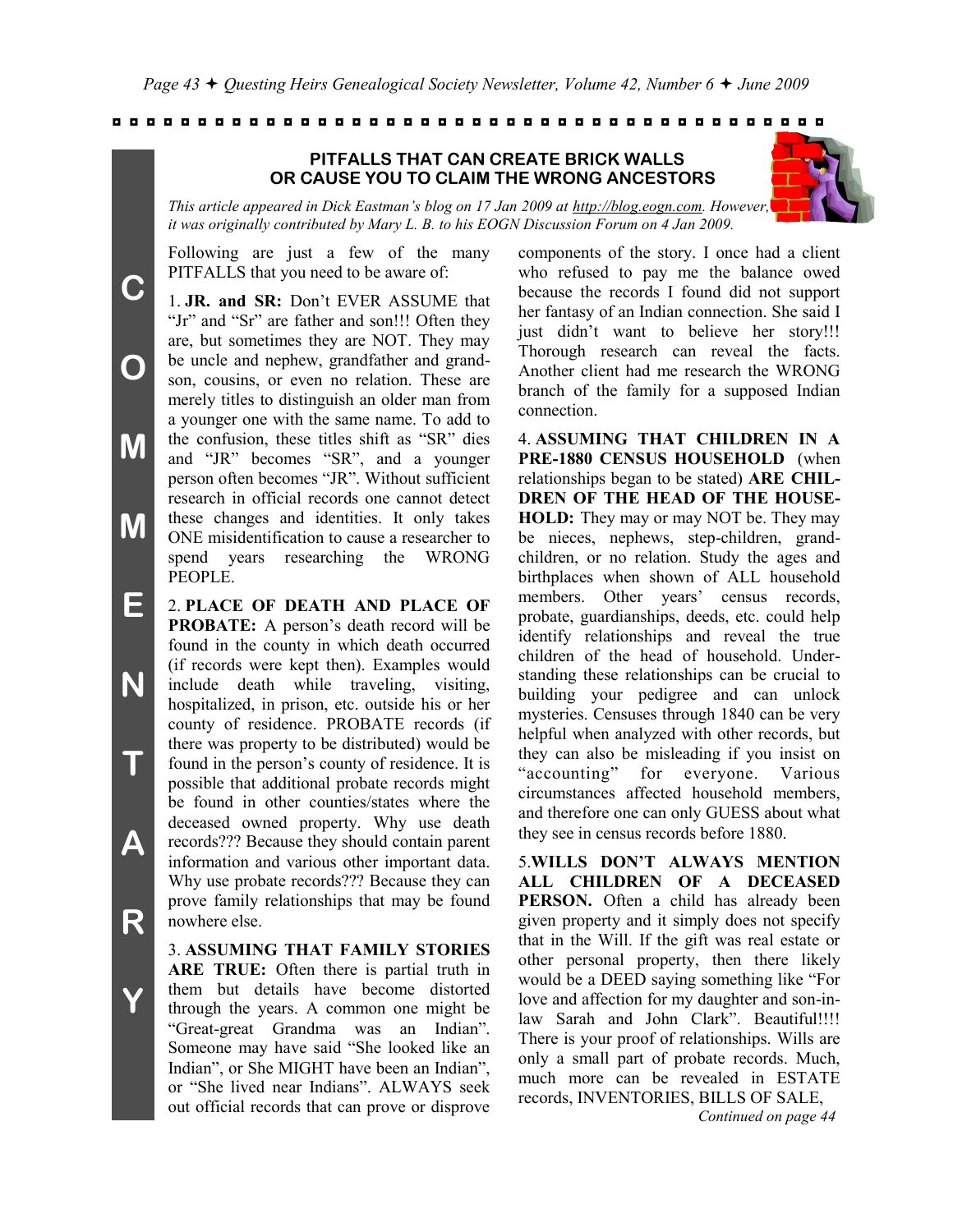#### **PRESIDENT'S MESSAGE**

Hello out there,

We have never before had to cancel a meeting because the Church needed the Social Hall for a Memorial Service, but that is what happened on the Sunday our May meeting was scheduled. We only found out about the need to cancel our meeting on the previous Monday.

I hope you were informed about it. We sent e-mails and made phone calls, but a few people could not be contacted because their information was wrong. John McCoy is currently updating the membership list for publication; so, please let him know of any changes in your contact information.

Save the date of **Sunday, June 28,** for the Restoration Fair being held at Luther Burbank Elementary School (4th and Junipero) from 9:00 a.m. to 4:00 p.m. We will have a booth there, and we will need some people to help at the booth! We want to do this sort of thing so people will hear about Questing Heirs. For those not working in the booth, admission is \$5.00; parking is free. For more information, see www.rpna-tradefair.org.

The Bach Library contacted us about giving a "How to Begin Genealogy" class at their facility. It has been set for 11:00 a.m. on **Saturday June 27**. Call (562) 570-1038 to sign up. The library is located at 4055 Bellflower Blvd. in Long Beach.

A very special 40th Anniversary for Questing Heirs will be held on **Sunday, July 19**. We have a special guest speaker and other events scheduled. All the details have not been worked out, but we do want to make it a special day for all of us! Join us then!!!!!

#### *Liz*

#### **JOHN FOORD DIES**

Jack Foord had been ill since last December and passed away on Thursday, May 21. He and his wife Kay celebrated their 67th wedding anniversary on January 26 of this year!

They moved into an assisted living facility in Cerritos a few years ago, but before that were active members in Questing Heirs. Jack helped out wherever needed, and he and Kay folded and mailed our newsletters for many years.

Although the couple had no children, they had the strong support of their church family and many other friends.

### 功

#### *Continued from page 43…*

ADMINISTRATOR BONDS, ORDER BOOKS, etc. ALL heirs are likely to be named in ESTATE SETTLEMENTS. LAW SUITS among family members often occurred and these can be a goldmine of factual information on which to build. Knowing the names of siblings and in-laws helps you to recognize key people in the indexes. Develop your family group sheets so the information will be handy.

6. MARRIAGE "LICENSE" VERSUS MARRIAGE "RETURNS": Occasionally couples obtained a license or bond to marry but never carried out their intentions. It is the Minister's or Justice of the Peace's RETURN/ CERTIFICATE that PROVES that a marriage took place. Also learn about the different types of records that are included in "Marriage" Records". Marriage APPLICATIONS should be very informative.

7. HAVING THE MINDSET THAT COURT HOUSE RECORDS AND EVIDENCE ARE "JUST FOR PROFESSIONAL RESEARCHERS". Of course they are not!!! Court house records are essential for everyone's research project, as is evidence. All are there for everyone who wants to learn who their ancestors were.

Begin with your parents/grandparents and work on back on your pedigree chart, building on the supporting evidence you find. Research is usually not difficult, but it does require understanding the basics. Basics are easily learned; and, with experience, productive research will become easy…

 *Copyright © 2009 by Richard W. Eastman.*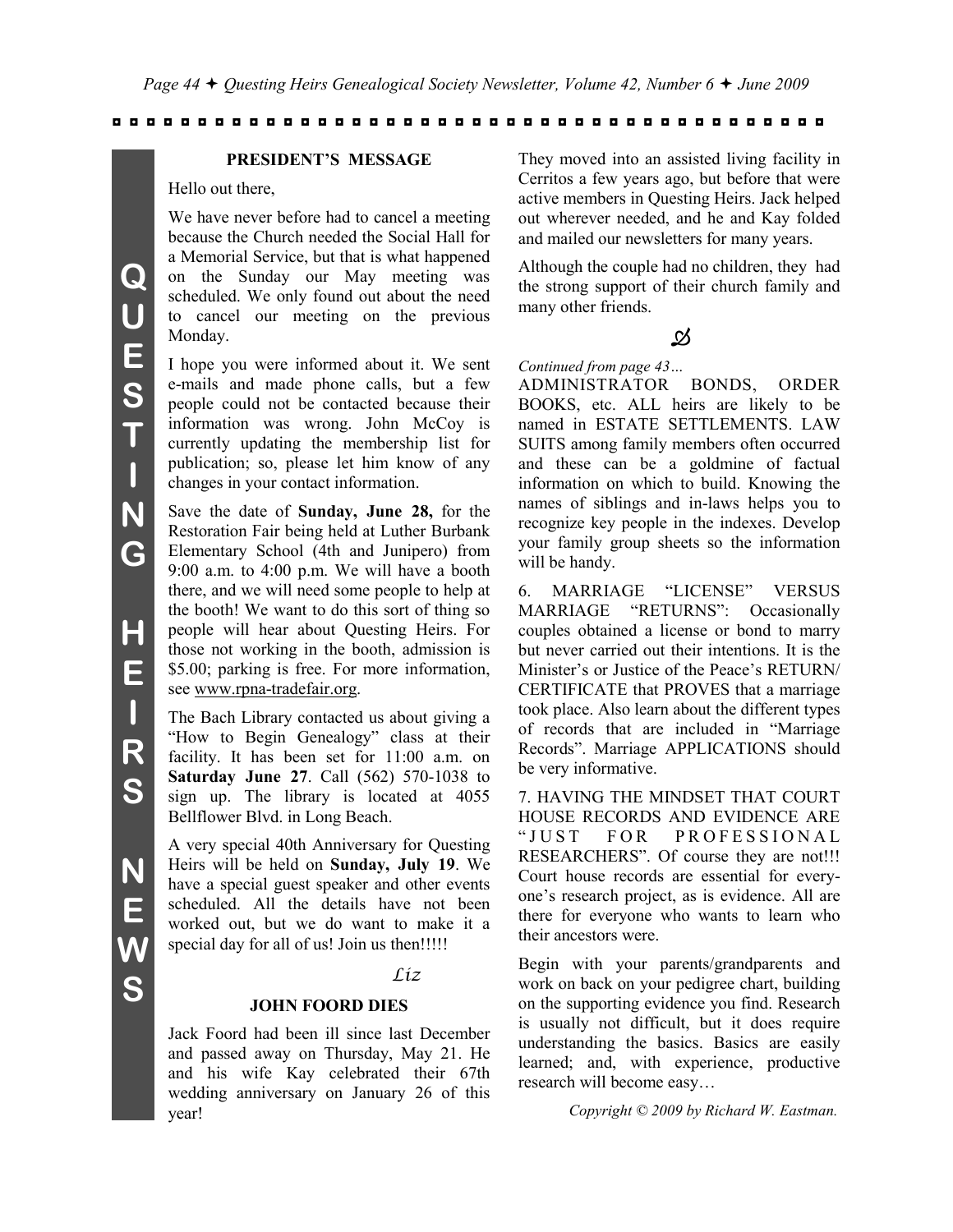#### **Finding Immigrant Origins in the Old Country—A Dozen Possibilities** by Loretto D. Szucs

1. Death certificates of immigrants will often include the name of the town in which they were born in the "Old World," and depending on the time and place, some marriage and birth records will give you the exact birthplaces of their parents.

2. Records pertaining to your ancestor's relatives and even close friends may point to their mutual hometown or birthplace. Family members and friends who emigrated from the same place usually settled close to one another in their new homeland.

3. Gravestone inscriptions sometimes include the birthplace of an immigrant. If your ancestor's grave did not include that clue, be sure to look at graves of relatives or close friends who may have come from the same place.

4. Obituaries frequently provide the exact town in which the subject was born or lived in their home country.

5. World War I Draft Records include birthplaces of adult males who were living in the U.S.—even if they were foreign born.

6. Naturalization records, particularly those filed after 1906, include birthplaces, and often also include birthplaces of spouses and children. Although naturalization records filed prior to 1906 generally do not include specific birthplaces, there are many exceptions, depending on where and when an alien filed for citizenship. In cases where an ancestor was not naturalized prior to WWII, alien registration papers (available through CSIS) also provide precise birthplace information.

7. Ethnic collections including published histories of specific nationalities and fraternal organizations, neighborhood collections in libraries, and foreign language newspapers may include hard-to-find biographical sketches. Special collections like the Emigrant Savings Bank records found at Ancestry.com also include the exact birthplaces of individuals who had accounts in that bank. Irish, German, Polish, and other ethnic genealogical

societies have collected and indexed unique collections of biographical materials.

8. Church records often include the birthplaces of parents and those godparents and witnesses of marriages. Often entire congregations emigrated together from Europe and founded churches in their new homeland; so by understanding the history of a particular church, it may be possible to determine the origins of the entire group.

9. Old letters, photographs, journals and diaries as well as old world souvenirs often contain clues to our ancestors' past. If you are not fortunate enough to have inherited any of these items, it may be worth asking older relatives or cousins who may be willing to share information or copies of documents or photographs.

10. Old newspapers have a lot more to offer than obituaries; consider wedding and engagement announcements as well as other events that may have earned immigrants a place in the social pages. Wedding anniversaries, business accomplishments, visiting relatives, travel abroad, social gatherings, club news, awards and accident reports are also places to look for immigrant origins.

11. Probate and other records generated in the courts sometimes include the birthplaces and former homes of immigrants. Many unmarried immigrants bequeathed their belongings to relatives in the old country, thereby making it possible to determine hometowns.

12. Online sources such as published local and family histories, family trees, and message boards are also worth searching for leads that

will help you determine an immigrant's homeland.

*This Tip from the Pros appeared in* The Ancestry Weekly Journal *of 19 Oct 2008. Copyright © by The Generations Network, Inc.*



**S**

**M**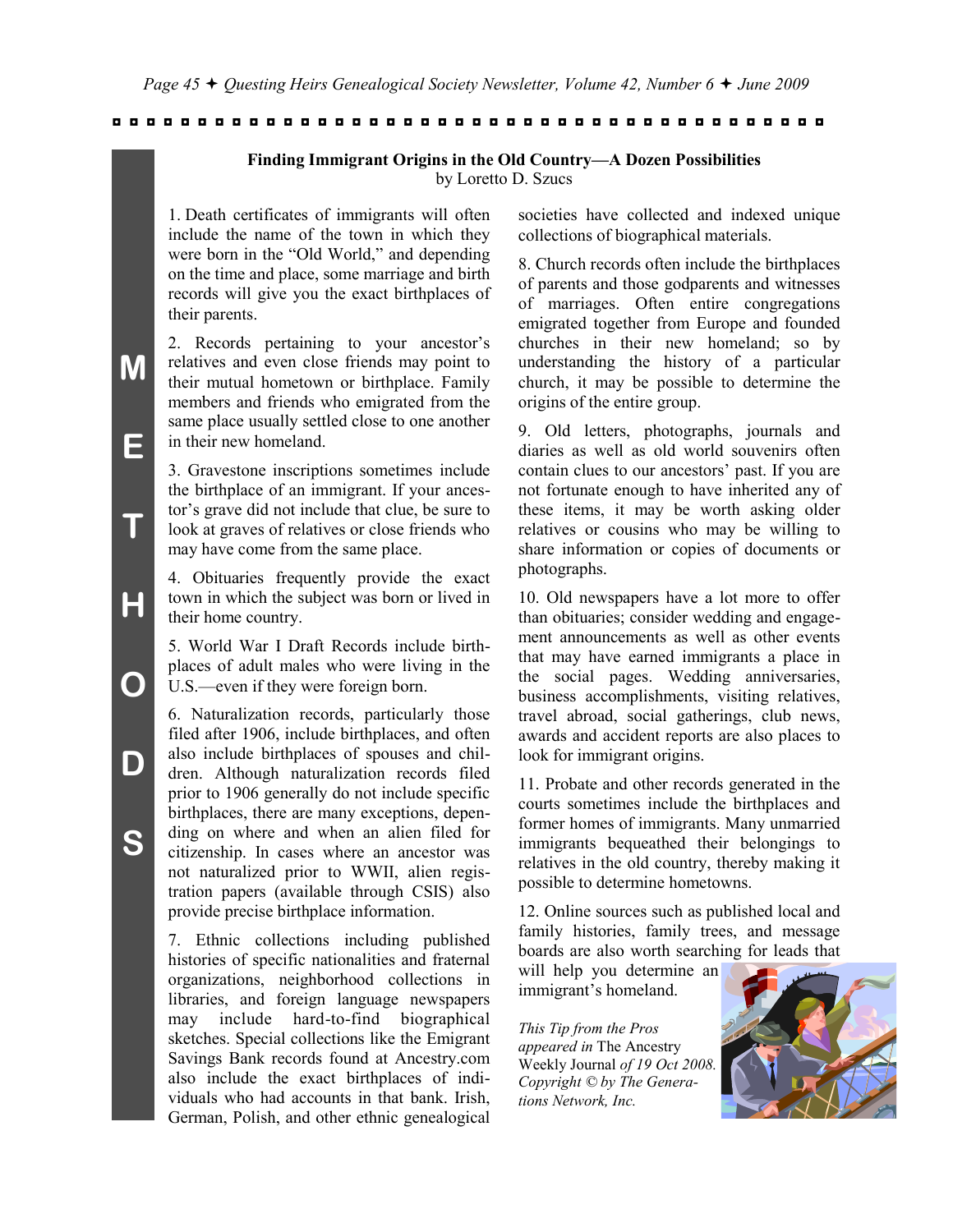#### **INTERESTING WEBSITES**

#### **http://www.themayflowersociety.com**

The Society of Mayflower Descendants is a very special hereditary organization comprised of a diverse group of individuals who have documented their descent from one or more of the 102 passengers who arrived on the Mayflower in 1620 at what is now Plymouth, Massachusetts.

You can see a list of the names of the 26 male passengers and three female passengers whose maiden name is known and who are currently known to have descendants by going to the site's main page and clicking on the "Membership" link.

―A primary interest of our society is educating people about the role of the Pilgrims in the early history and development of what was to become the United States of America," said Judy Swan, the organization's current governor general and former CSULB administrator.

#### **http://seekingmichigan.org**

If your ancestors were Michiganders, you'll be interested in this site. It contains many interesting records, such as:

- Early Photography  $\bullet$
- Music of Michigan  $\bullet$
- Architecture
- Maps
	- Oral Histories
	- Civil War Service Records
	- Death Records, 1897-1920

The contents of these categories are explained in the "Discover" section, and you may search them in the "Seek" section. A section named ―Look‖ contains various articles about the state. More death records will be added; so, check the site periodically for updates.

#### **http://www.behindthename.com**

This site provides the etymology and history of first names. You can browse the names alphabetically or search for a particular name. Categories include various languages besides English, as well as Mythological and Biblical names.

#### **SCOTTISH VITAL RECORDS**

#### **http://www.scotlandspeople.gov.uk**

This website already contains the OPR (Old Parish Registers of Scotland) entries for births/ baptisms and banns/marriages. Now digital images of deaths/burials registers have been added.

The OPRs are the records which the Church of Scotland kept for these life events for the 300 years before the start of the civil registration system in 1855. When the office of Registrar General for Scotland was created in 1855, every parish in Scotland was required by law to deliver to the Registrar General all its registers up to that time, including those for that year. The earliest surviving entries in the OPRs were created in the 16th century.

The site warns visitors not to expect too much from the OPR death and burial records, however. They were not required to be kept; and the information recorded varies from register to register, with most entries containing little detail. It is recommended that one check the list of Extant OPRs (found on the site) to see whether death/burial registers exist for the parish of interest, as well as the OPR Death Years (also on site) to see what years are available for that parish.

### **NEW GOOGLE SEARCH OPTIONS**

Have you noticed the new search options on Google? When you start a search in the usual way, the results page has a new line below the search box and above the results: "Show options..." Clicking on that, brings up options to narrow your search: videos, forums, reviews, etc. One option lets you specify the time period you want searched, which can be very helpful in avoiding repetition if you search regularly.

Another new option is the "Wonder Wheel." Your keyword appears in a center circle, with related terms around it. If you click on a related term, a new connected circle is created with more related terms. You can also click on "Timeline" to see a list of events associated with your topic.

**B**

**O**

**N**

**T**

**H**

**E**

**W**

**E**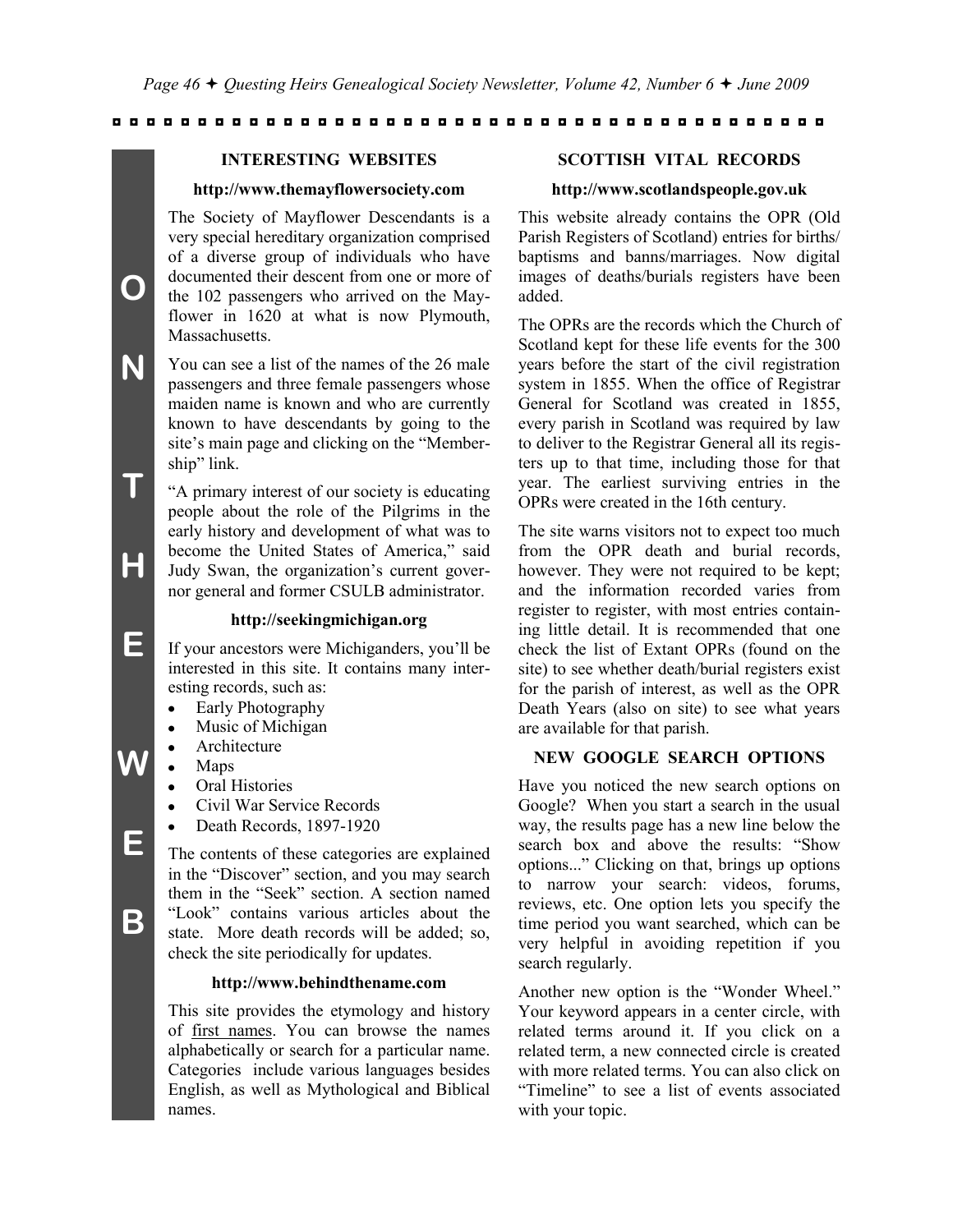#### **NEW LIBRARY FOR OGS**

The Ohio Genealogical Society has announced that it will break ground for its new library and headquarters in Bellville, Ohio, on Friday, May 29.

For several years, OGS has been raising funds to build a library designed to facilitate genealogical research by its members and visitors, and to assure preservation of irreplaceable records of interest to genealogists. The new library building with floor space of 18,000 square feet will be built from the ground up to accomplish those purposes. The start of construction coincides with the society's 50th anniversary.

The 8-acre building site, located on the outskirts of Bellville, was donated to the society in 1997 by James and Marjorie Gorman. It is about 5 miles from the existing library and headquarters in Mansfield.

## BUNKER HILL - 17 JUNE 1775

The Battle of Bunker Hill did not take place at Bunker Hill. This battle, fought during the Revolutionary War, actually took place on nearby Breed's Hill in Boston. American commander William Prescott defended Bunker Hill, the highest point of the milelong Charlestown peninsula, by fortifying nearby Breed's Hill instead. The British won the battle, driving the American Revolutionary soldiers off the hill, killing and wounding more than 400, and taking 30 prisoners. The British, however, lost 1,000 men doing so—a morale victory for the colonials.

From Contrary {to Popular Belief} by Joey Green, p. 65.



## **GIFTS FOR YOUR FAVORITE GENEALOGIST**

## by Mary Harrell-Sesniak

If you're looking for the perfect gift for a family historian, assemble a genealogy kit either for preserving family memorabilia or for making your road warrior's life easier. Look for acid free, lignin free, and P.A.T. (photographic activity test) on labels, and present it in totes or acid-free archival boxes...

#### Home Preservation Kit Ideas:

- 1. Archival box
- 2. Acid– and lignin-free tissue paper (for wrapping books and documents)
- 3. Acid-free adhesives (tapes, glues) and writing instruments (pens and pencils)
- 4. Archival sleeves of varying sizes, or Mylar rolls for over-sized items
- 5. Conservator gloves
- 6. Forms (blank census, pedigree charts, research logs)
- 7. Hygrothermograph to measure temperature and humidity
- 8. pH pen
- 9. Scrapbooks and binders
- 10. Silica gel desiccant packs

#### General Genealogy Kit Ideas:

- 1. Tote or briefcase
- 2. Digital memory and batteries
- 3. Flash drive and backup media (external drives, etc.)
- 4. Forms (blank census, pedigree charts, research logs)
- 5. Gift cards (gas/restaurants) and coins for parking
- 6. Library print/copy card or coins for copying
- 7. Magnifying glass or flat sheet (purse or pocket size)
- 8. Maps (historical atlases, county and current)
- 9. Notepads (pocket size and larger)
- 10. Office supplies (file folders, paper clips, pens, pencils for libraries, portable stapler)

*This Genealogy Tip was previously published in*  Rootsweb Review: *10 Dec 2008, Vol. 11, No. 22.*